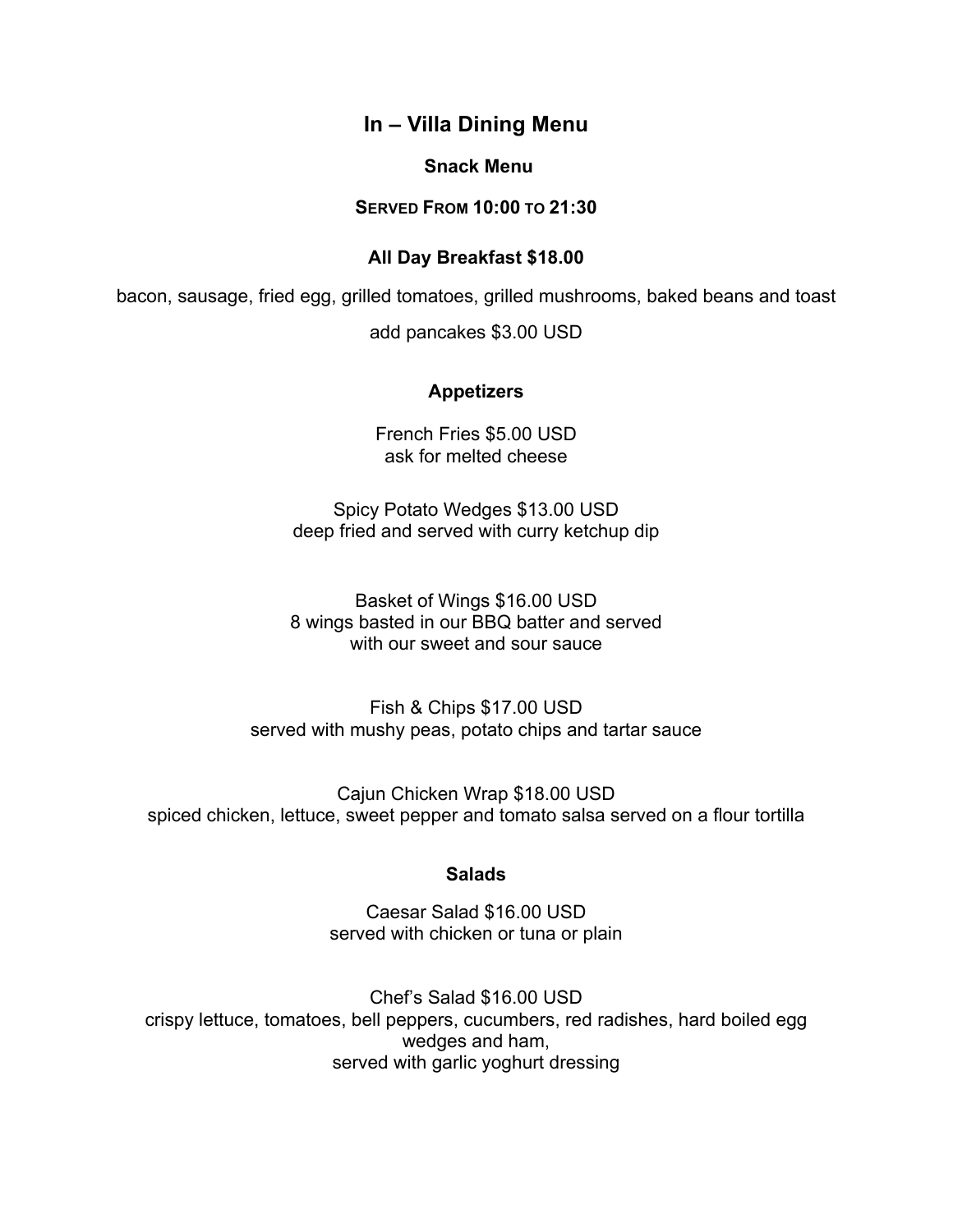Shrimp & Papaya Salad \$18.00 USD shrimps, papaya and lettuce served with tangy seafood sauce

## **Sandwiches**

served with french fries

Spicy Tuna Sandwich \$15.00 USD on ciabatta bread, served with cucumber and jalapeño

> Ham and Mustard Sandwich \$17.00 USD on focaccia, with tomato and salad leaves

Club Sandwich \$18.00 USD layered with chicken breast, bacon, tomato, egg and lettuce on toasted bread

## **Pasta**

choose your pasta and sauce \$19.00 USD

**Pasta -** spaghetti, tagliatelle, penne **Sauces -** bolognaise, napolitana, pesto, carbonnara

# **Burgers**

Beef or Chicken Burger \$16.00 USD

served with French fries and coleslaw salad with lettuce, tomato, caramelized onions and horseradish mayo

> Vegetarian Burger \$16.00 USD served with french fries and mixed salad add cheese and bacon \$1.50 USD add fried egg \$1.50 USD